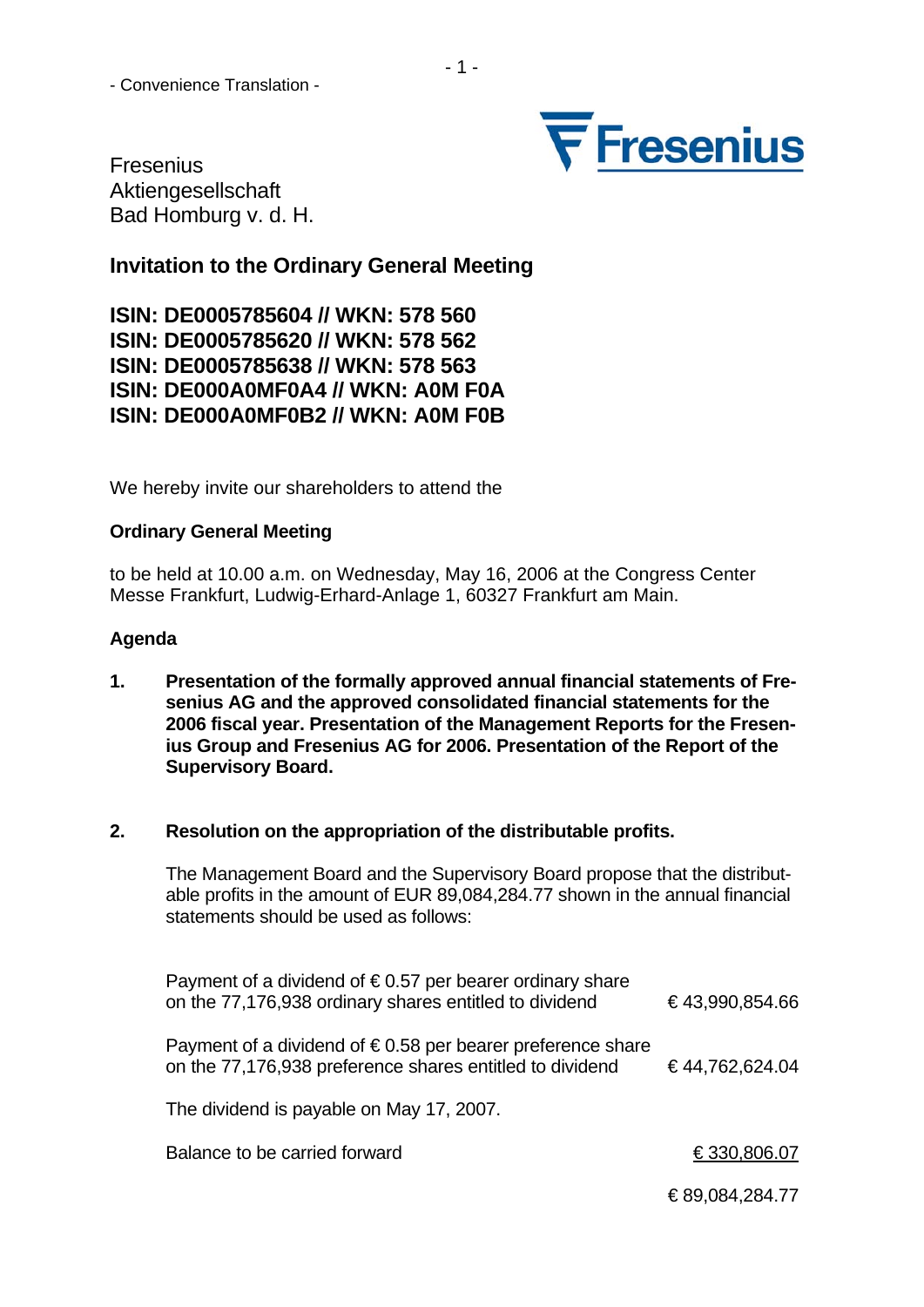#### **3. Resolution on approval of the actions of the Management Board for the fiscal year 2006.**

The Management Board and Supervisory Board propose that approval should be given.

#### **4. Resolution on approval of the actions of the Supervisory Board for the fiscal year 2006.**

The Management Board and Supervisory Board propose that approval should be given.

## **5. Election of the auditor for the fiscal year 2007.**

The Supervisory Board proposes to elect KPMG Deutsche Treuhand-Gesellschaft Aktiengesellschaft Wirtschaftsprüfungsgesellschaft, Frankfurt am Main, as the auditor for the 2007 fiscal year.

#### **Participation in the Ordinary General Meeting**

Shareholders who wish to participate in the Ordinary General Meeting or to exercise their voting right have to register for the Ordinary General Meeting and prove their eligibility. The registration and proof of eligibility must be received by the company at

Fresenius AG c/o Dresdner Bank AG OSS SO Hauptversammlungen Jürgen-Ponto-Platz 1 60329 Frankfurt am Main Telefax: +49 (0)69/263-15263 E-Mail: tbhvservice@dresdner-bank.com

no later than May 9, 2007. For the purpose of proving eligibility, a special proof of share ownership issued by the custodian institution in text form in the German or English language is sufficient. The proof regarding shares which are not held in a collective custody account may also be issued by the company or by a bank against delivery of the shares. The proof of share ownership has to relate to the beginning of April 25, 2007.

The shareholder or his authorised representative will receive an admission ticket for the Ordinary General Meeting against submission of the proof of share ownership.

Each ordinary share grants one vote in the Ordinary General Meeting. The preference shares carry no voting rights.